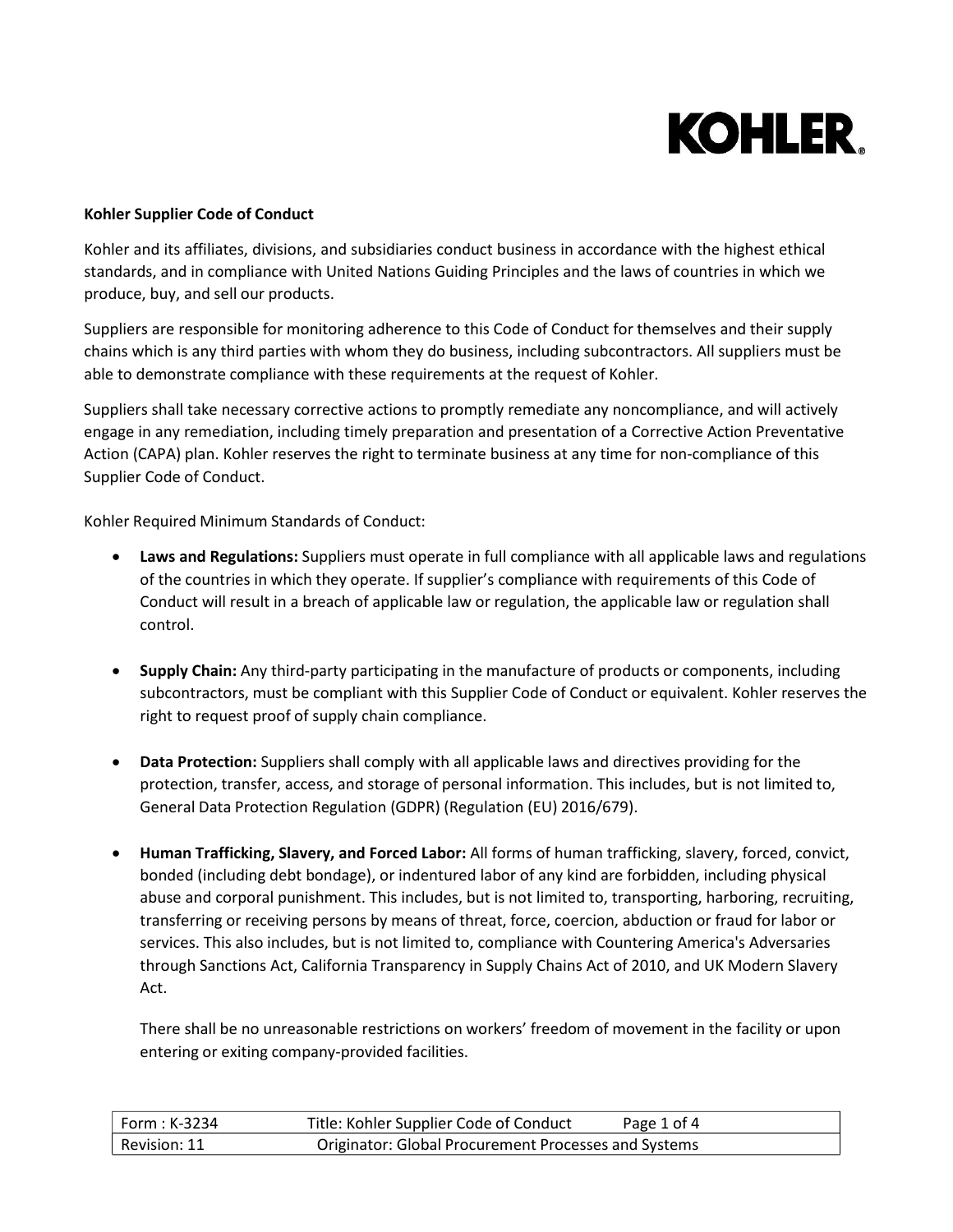As part of the hiring process, and prior to the worker departing from his or her country of origin, workers must be provided with all documents relevant to their employment in a language they understand with a description of terms and conditions of employment, and there shall be no substitution or changes allowed in such documentation upon arrival in the receiving country unless these changes are made to meet local law and provide equal or better terms.

All work must be voluntary, and workers shall be free to terminate their employment. Employers and agents may not hold or otherwise destroy, conceal, confiscate, or deny access by workers to their identity or immigration documents, such as government-issued identification, passports or work permits, unless such holdings are required by law.

Foreign migrant factory workers shall not be required to pay employers' or agents' recruitment fees or other related fees for the purpose of being hired or as a condition of employment.

- **Child Labor**: All workers must be at least the local legal age, above the oldest compulsory school age, and in no case less than 15 years old. Suppliers must also comply with all local legal requirements for the work of authorized young workers, particularly those pertaining to hours of work, wages, and working conditions.
- **Health and Safety:** Suppliers must provide a safe and healthy working environment in accordance with applicable laws and regulations. At a minimum, workers must have access to first-aid, fire exits, safety equipment, potable water, clean, operational toilet facilities, and eating facilities. If residential facilities are provided, they must be clean and safe, with adequate personal space, entry and exit privileges, emergency egresses, heat and ventilation, and water for bathing and showering.
- **Work Hours:** Except in extraordinary business circumstances, workers shall not work more than the lesser of (a) sixty (60) hours per week, including overtime or (b) the limits on regular and overtime hours allowed by applicable law. In addition, all workers shall be entitled to at least one day off in every consecutive seven-day period.
- **Wages and Benefits:** Wages must be set at or above local minimum wage and compensation requirements (including overtime), as defined by applicable labor laws, applicable agreements and local regulations for regular work, overtime work, production rates and other elements of compensation and employee benefits.
- **Non-Discrimination:** Employment (hiring, salary, benefits, promotion, training, discipline, termination, retirement, or any other terms and conditions of employment) must be based on merit and ability to perform the job requirements, not on characteristics such as race, creed, color, religion, sex, age, national origin, disabilities, veteran status, marital status, sexual orientation, gender, gender identity or expression, military status or any other characteristic protected by applicable law, including, but not limited to, US federal law.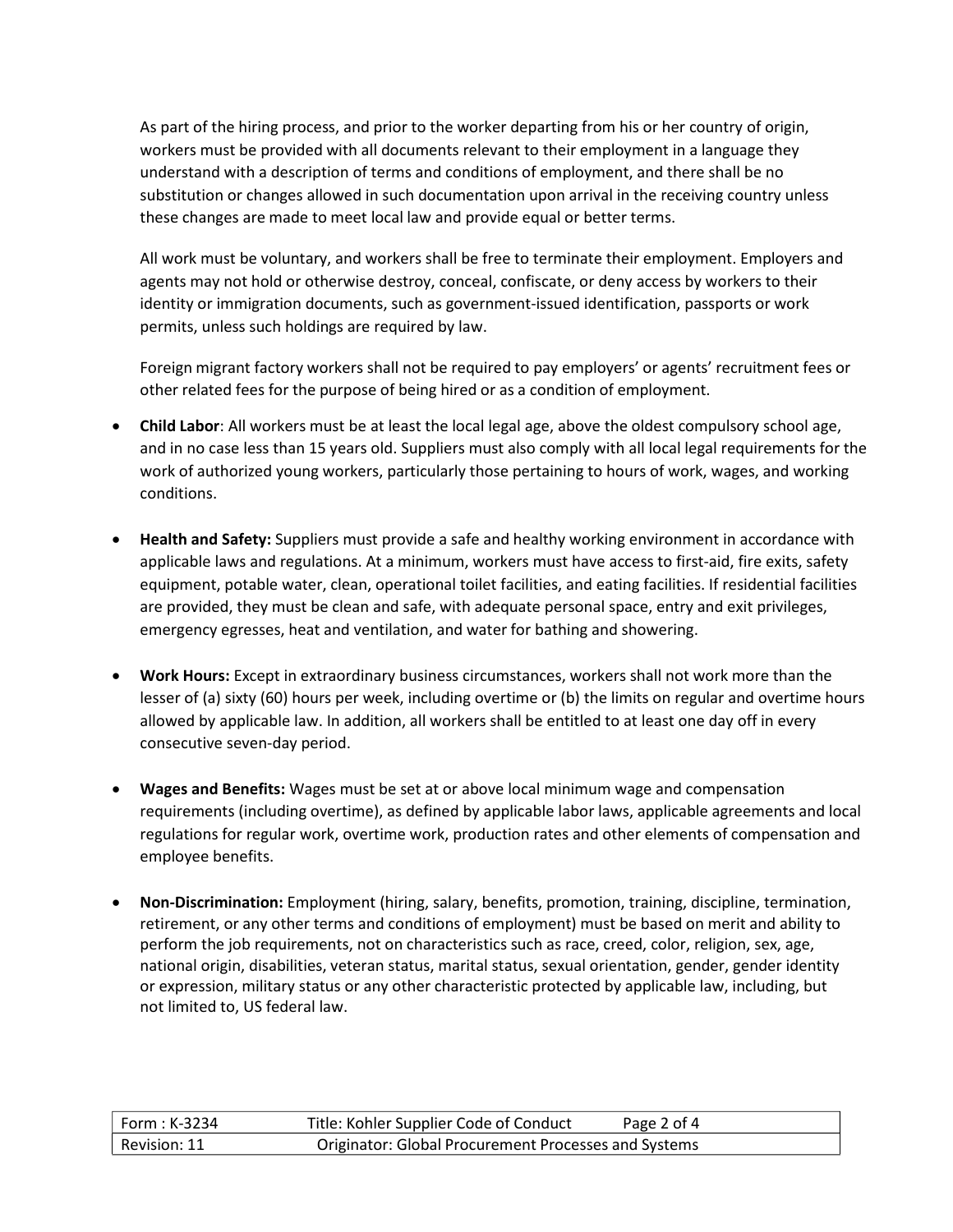- **Whistleblower Protection:** Suppliers shall ensure the protection of whistleblower confidentiality and prohibit retaliation against workers who come forward in good faith and/or refuse an order that is in violation of this Code of Conduct. Workers must have an anonymous complaint mechanism to report workplace grievances and Code of Conduct violationsin accordance with local laws and regulations.
- **Freedom of Association and Collective Bargaining:** Suppliers shall recognize and respect the rights of workers to exercise lawful rights of free association, including joining or not joining any association. Suppliers must also respect the legal right of workers to bargain collectively.
- **Harassment or Abuse:** Every worker shall be treated with respect and dignity. No worker shall be subject to any physical, sexual, psychological or verbal harassment or abuse. In addition, suppliers will not use monetary fines as a disciplinary practice.
- **Communication:** Suppliers must communicate to all workers and supervisors the protections and benefits afforded to them by applicable law and this Code.
- **Monitoring and Compliance:** Kohler may undertake affirmative measures, such as announced and unannounced on-site audits of production factories, to monitor compliance with this Code of Conduct. Suppliers must maintain on-site all documentation necessary to demonstrate compliance, and allow Kohler representatives full access to production facilities, worker records, production records, and workers for confidential interviews in connection with such visits. Suppliers will not improperly impact the results of any audit including presentation of falsified records or coaching of workers.
- **Environment and Sustainability:** Suppliers shall comply with all applicable environmental laws and regulations. Suppliers shall strive for continuous improvement in their operations and procurement practices to reduce environmental impacts throughout the product life cycle, such as reducing their carbon and water footprint and improving resource utilization. Suppliers shall provide any requested data to help Kohler achieve environmental and material transparency for its products. This data may include, but is not limited to, full material disclosures, production resource information (energy, water, material, chemicals, waste etc.), final points of assembly, and transportation modes and distances.
- **Restricted Materials List**: Suppliers will comply with all applicable product environmental laws including those regulating toxic materials, air emissions, wastewater discharge, waste treatment and disposal. No products are to be designed, developed, manufactured or sold without adherence to applicable product composition regulations in effect and Kohler's Product Environmental Policy - Restricted Materials List which can be found a[t http://www.kohlercompany.com/suppliers/conducting-business/. U](http://www.kohlercompany.com/suppliers/conducting-business/)pon request from Kohler Co., suppliers must provide required supporting documentation for applicable materials.
- **Responsible Sourcing of Minerals:** Suppliers must comply with applicable laws and regulations regarding conflict minerals which currently include tin, tungsten, tantalum, gold, and cobalt. Any conflict minerals contained in supplier products must not directly or indirectly perpetuate human rights abuses. Suppliers must exercise due diligence on the source and chain of custody of these minerals and require the same from their supply chain.

| ' Form : K-3234 | Title: Kohler Supplier Code of Conduct               | Page 3 of 4 |
|-----------------|------------------------------------------------------|-------------|
| Revision: 11    | Originator: Global Procurement Processes and Systems |             |